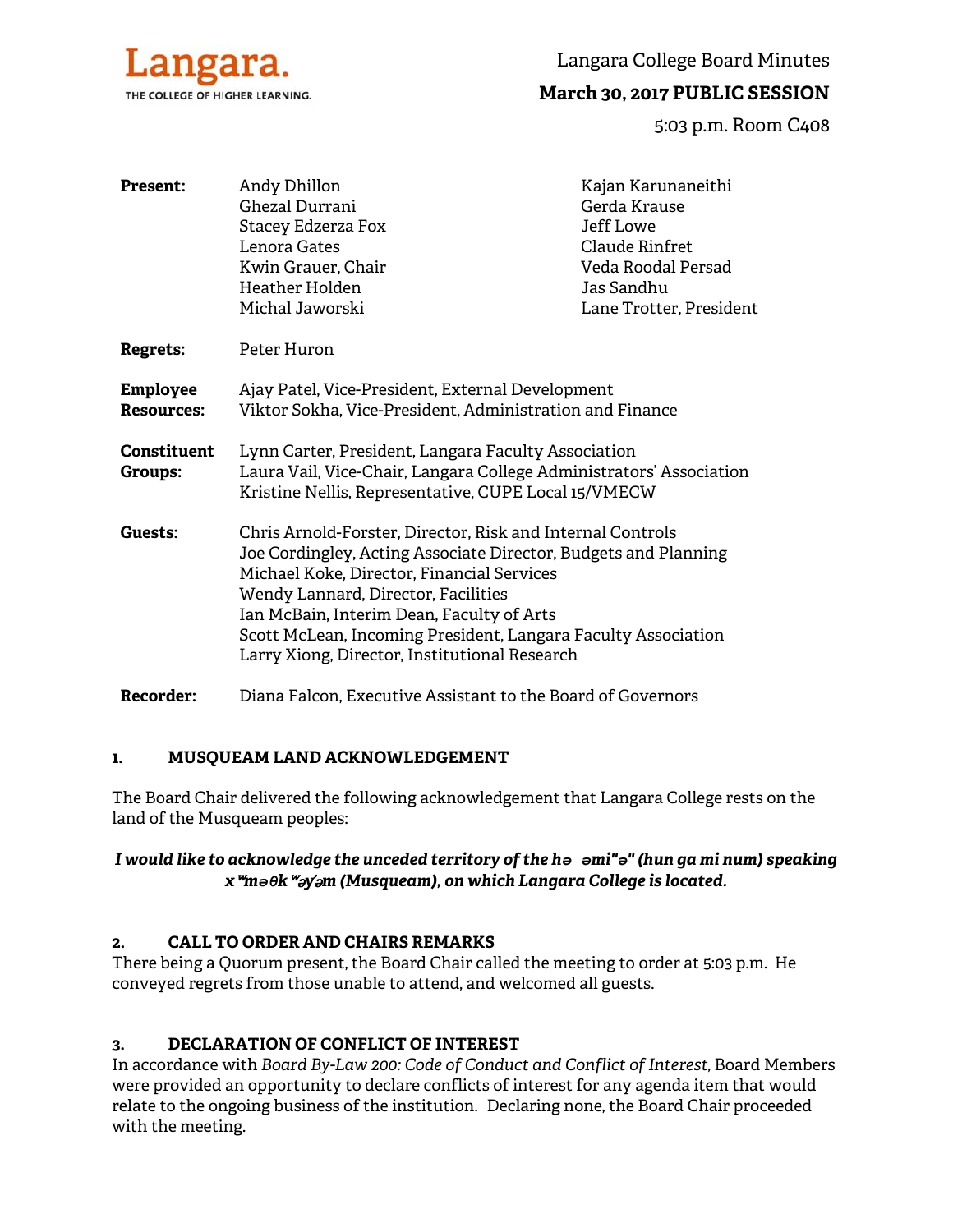# **4. PRESENTATION – BOARD DASHBOARD**

K. Grauer noted that a comprehensive dashboard for the Board of Governors has been created which includes facts about the college with real time feedback. L. Xiong made a presentation on the Board Dashboard and took members through a demonstration of the information that will be available. He advised that Board Members will be subscribed to the Dashboard upon its final completion. He welcomed comments and asked Board Members to let him know if more sources should be included in the finance section of the Dashboard.

[It was noted that L. Xiong left the meeting at 5:25 pm]

# **5. APPROVAL OF AGENDA/CONSENT AGENDA**

It was moved by C. Rinfret, seconded by J. Lowe and unanimously resolved:

### **THAT, the Langara College Board approve the agenda and approve/acknowledge the following items on the consent agenda:**

- 5.1 Minutes of the Public Meeting held January 26, 2017 Approved
- 5.2 Chair's Written Report Acknowledged
- 5.3 President's Written Report Acknowledged
- 5.4 Board Calendar Acknowledged

# **6. CHAIR'S VERBAL REPORT**

The Board Chair highlighted events that he had attended over the past few months and thanked members who represented the Board at recent College events. He advised that the due date for Ministry Mandate Letter to be submitted to the Ministry and posted to the Langara College website was March 31, 2017, and was being circulated for each Board Members' signature.

### **7. PRESIDENT'S VERBAL REPORT**

L. Trotter highlighted items in his written report and elaborated on the following:

- **BC Colleges Day** the province declared March 7, 2017 as BC Colleges Day the first time that a proclamation was issued that recognizes the important work that Colleges play in supporting individuals, communities and the province. A brochure was distributed at the table that included facts and figures about the role of the BC Colleges. Langara College was recognized in the legislature by both the government and the opposition.
- **Takushoku University**  On March 28, 2017, the college hosted the Takushoku University to acknowledge the  $40<sup>th</sup>$  anniversary of the Takedai program between Langara College and Takushoku University. The agreement has resulted in Takushoku annually sending students to Langara for English language education, who later receive third year credit towards their degree when they return to Japan. The Japanese Consul General advised that the agreement is the oldest continuous post-secondary program between a Japanese and Canadian institution.
- **Support Our Students (SOS) Campaign**  the Support Our Students (SOS) Campaign was relaunched last year with great success. This year's campaign goal is to raise more than \$40,000 that will be matched by the College to support student scholarships and bursaries. As part of the campaign, the Foundation also relaunched the Golden Apple Awards program that lets employees recognize their colleagues.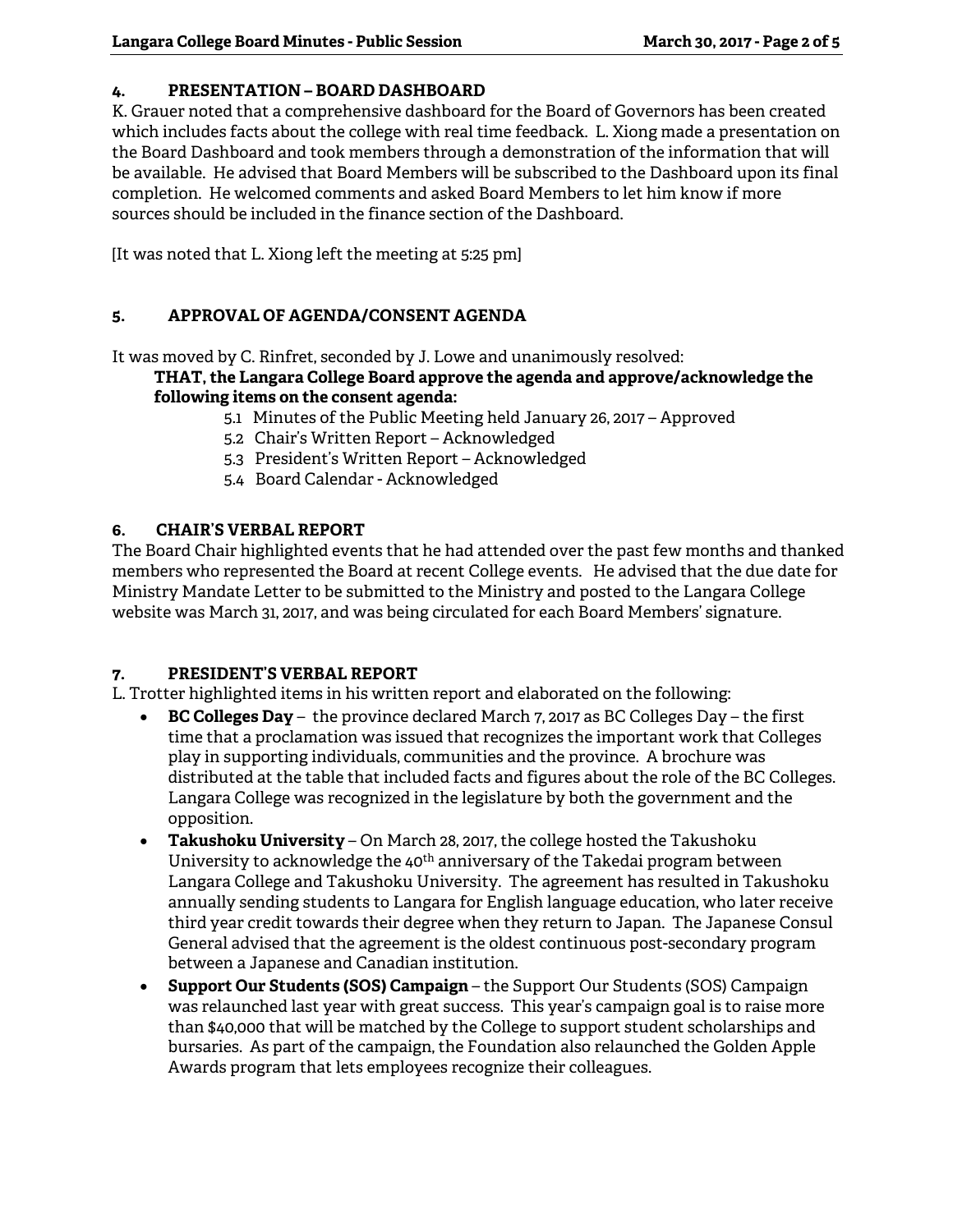### **8. COMMITTEE REPORTS, RECOMMENDATIONS AND APPROVALS**

#### **8.1 New Building Task Force**

#### **a) Minutes of meeting held March 3, 2017**

J. Sandhu highlighted the minutes of the New Building Task Force meeting held on March 3, 2017, attached to the agenda for information. The Committee thanked and commended W. Lannard and her team for completing the building on time and under budget. He noted that the responsibility of the New Building Task Force was finished and recommended that the New Building Task Force be disbanded.

It was moved by J. Sandhu and seconded by L. Gates

 **THAT, the New Building Task Force be disbanded.** 

### **Carried Unanimously.**

#### **8.2 Audit and Finance Committee**

#### **a) Minutes of Meeting held March 9, 2017**

C. Rinfret highlighted the minutes of the Audit and Finance Committee meeting held on March 9, 2017, attached to the agenda for information.

### **b) 2017-2018 Operating Budget and Capital Acquisitions Budget**

The 2017/18 Operating Budget and Capital Acquisitions Budget was presented and it was noted that the Audit and Finance Committee discussed the Budget in detail and any major changes or concerns were addressed by Management. The budget is based on 2016/17 actuals and includes conservative projections. A draft of the Budget was first presented in November 2016 and since then minor adjustments were made where necessary. V. Sokha thanked the Finance Team for the hard work and long hours they contributed in presenting a viable balanced budget that the Audit and Finance Committee could recommend to the Board for approval.

It was moved by J. Lowe and seconded by J. Sandhu

### **THAT, the 2017/18 Operating Budget and Capital Acquisitions Budget be approved.** The contract of the carried Unanimously.

#### **c) Campus Master Plan**

V. Sokha highlighted the memo attached to the agenda and provided background on the Campus Master Plan. He identified a number of conditions in Building A that need to be addressed and in order to do this the building needs to be emptied. The college is planning to engage consultants to review and update the campus master plan which would permit the College to identify ways to address space pressures and facilities needs. The consultants could also work with the City of Vancouver to ensure the plan properly identifies the current and future needs of the College. He advised that the College has allocated a budget of \$600,000 which will include fees for consultants as well as any fees required by the City of Vancouver.

It was moved by A. Dhillon and seconded by L. Gates

 **THAT, the Board authorize the College to engage consultants to review and update the Campus Master Plan to ensure it identifies the current and future needs of the College.** 

**Carried Unanimously.**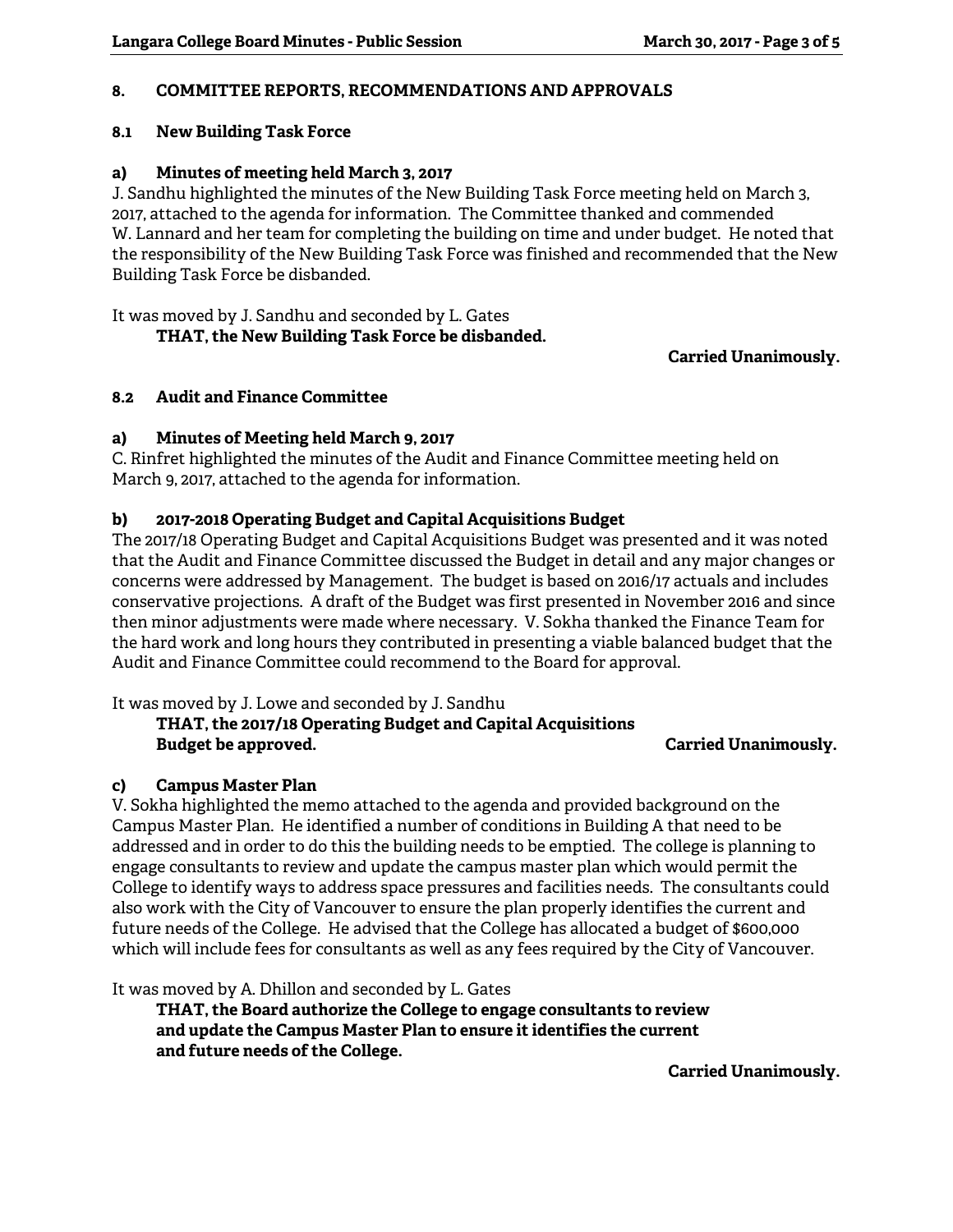## **d) Langara College Foundation – Transfer of Funds**

V. Sokha highlighted the memo attached to the agenda and identified projected transfers from the College to the Langara College Foundation in the amount of \$1,432,266 for the fiscal year ending March 31, 2017.

It was moved by J. Sandhu and seconded by A. Dhillon

 **THAT, the Board authorize a transfer of funds in the amount of \$1,432,266 to the Langara College Foundation as at March 31, 2017, as follows:** 

- **Matching Donations \$150,000 for the 2016 and 2017 fiscal years of the Foundation, and THAT, the College indicate that these funds are for the sole purpose of matching donations received by the Foundation; and**
- **Building Legacy Fund \$1,040,697 for future Langara College capital projects at the Foundation's discretion, in an amount not to be greater than the College's revenues less its expenditures including all other transfers, for the year then ended, provided that any funds so transferred meet the requirements under Public Sector Accounting Standards to be accounted for as an expense, with such requirements to be agreed to by the College's auditors."**
- **International Education Development Fund \$226,175**

# **e) Paperless Meetings and Agenda Management**

V. Sokha highlighted his memo attached to the agenda for information and advised that Board Members have indicated an interest in moving to a paperless meetings and agenda management system. The College has been investigating a shift to a paperless meeting structure and the software and hardware requirements. A solution has been identified using a product that will ensure it adheres to Canadian privacy concerns and provides a singular version control of Board documents. As well, the hardware solution can work cross-platform. The College can support the Board and the costs as part of its internal roll-out, including training. The proposed date would be for the next Board cycle starting September 2017.

In response to a Board Member's question, it was noted that a demonstration of the software would be provided prior to the September 2017 start date.

### **8.3 Committee Membership**

S. Edzerza Fox advised that A. Dhillon joined the Audit and Finance Committee and M. Jaworski joined the Governance and Nominating Committee. As a matter of record,

It was moved by S. Edzerza Fox and seconded by J. Lowe

 **THAT, Andy Dhillon be confirmed as a member of the Audit and Finance Committee and, Michal Jaworski be confirmed as a member of the Governance and Nominating Committee.** 

**Carried Unanimously.** 

# **9. EDUCATION COUNCIL REPORTS**

The Board Chair reminded Board Members of Section 23 of the BC College and Institute Act that requires Education Council to advise the board on the development of educational policy.

### **9.1 Report of the Meeting held on January 24, 2017**

The Education Council Chair elaborated upon the summary report of the meeting held on January 24, 2017, attached to the agenda for information.